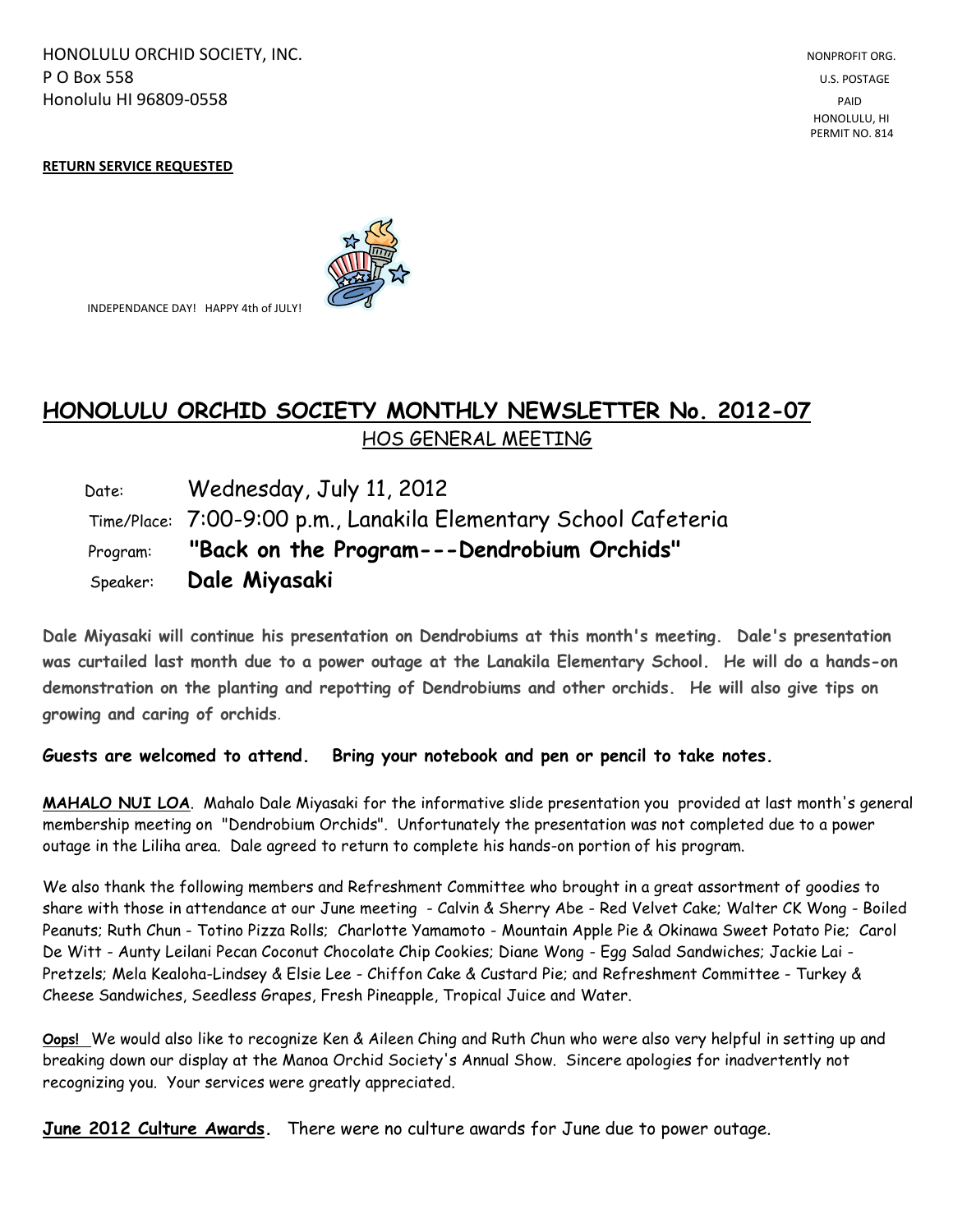**AIEA ORCHID CLUB's 31st ANNUAL SHOW AND PLANT SALE** was held June 8 through June 10 at Aiea Elementary School. Honolulu Orchid Society was honored with an award of Second Place Best Display (\$100).

We thank Ben Sills, Williette Wong, Ed Oka, Ken Ching, Carol De Witt, Vivian McCoy, Mel Waki, Calvin & Sherry Abe, Faith Shimizu (from Aiea Orchid Club) and Ruth Chun for helping to set up and breakdown our display and also Makana Ko, Ikaika Peltier, Mei Lin Wong-Gary, Charles Sato, Dale Miyasaki who also helped with the breakdown. We also thank Williette Wong, Ben Sills, Calvin & Sherry Abe, Vivian McCoy, Pam Waki, Nuuanu Orchids, Clem & Maryrose Roldan, Inez Brunson, Kodama Orchids, Carol De Witt, Ken & Aileen Ching, Dave Bealer, Charles S. Sato, and Ruth Chun for sharing your blooming orchid plants, greeneries and props in the display. Trophies were presented to the following in our display:

## **Best White Dendrobium in Show**

Plant - Den. Thomas Warne 'Andrew Abe' AM HOS/AOS, Owner: Calvin & Sherry Abe **Best Lavender Dendrobium in Show** Plant - Den Rising Star 'Mabel', Owner: Pam Waki **Best Yellow Dendrobium in Show** Plant - Den sulcatum, Owner: Pam Waki

### **HOS judges granted the following merit awards in the Show:**

 Plant - Den. Meesangnil 'Serena' CCM HOS 89.4 pts, Owner - Roy Andrade Plant - Den. Rising Star 'Mabel' AM HOS 81.6 pts, Owner - Pam Waki Plant - Blc. Cherise Nishioka 'Hilo Flare' AM HOS 81.0 pts, Owner - Pam Waki Plant - Bro. sanguinea AM HOS 80.9 pts, Owner - H&R Nurseries Plant - Bro. sanguinea AM HOS 80.4 pts, Owner - H&R Nurseries Plant - Den. Roy Tokunaga x Nida AM HOS 79.8 pts - Owner - Pam Waki

**NAME RECOGNITION**. Members, if you assisted with the set up, breaking down, exhibiting your blooming plants and greenies and/or props, but your name is not listed, please note that it is not intentional. We greatly appreciate your services and sharing of your plants. Every effort is made to observe who is present and helping out at the shows while I am also pitching in with our display too...but sometimes you are missed inadvertently. Should this happen, please see the Correspondence Secretary at the next General Membership meeting and the correction will be made in the following month's newsletter. Mahalo for your patience and understanding.

**2012 SHOWS! - We need full support FOR ALL SHOWS WE PARTICIPATE IN THROUGHOUT THE CALENDAR YEAR from our members. We need your blooming orchid plants, greeneries and pele's hair for fill-in and to fine tune the appearance of our displays, props to give the display dimension, and physical labor and time to help set up and also to break down our displays.**

If you need help with getting your plants to the shows, call Carol De Witt at 845-3749/845-1494 (leave message with name/phone number) so that arrangements can be made.

# **Ewa Orchid Society invites HOS to participate in their show this year!**